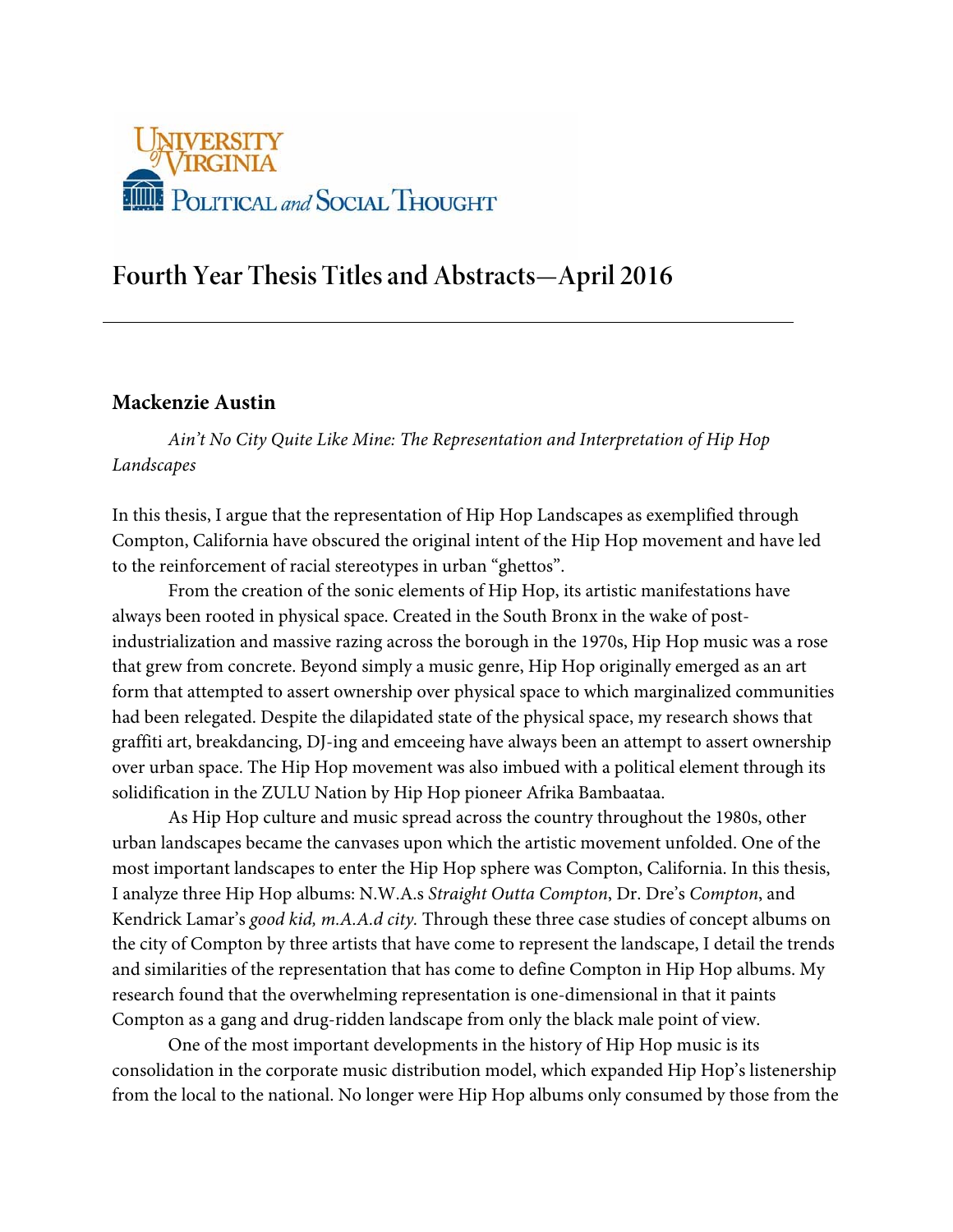urban landscapes described in the lyrics; the albums became a window into life in the "ghetto" for those that had never and would never live in or visit the space. This created a stark difference between the artist and the listener within which misinterpretations of the art form could take place.

I argue that because listeners take Hip Hop albums as authentic representations of blackness in urban settings, the albums on specific places become critical methods of the reinforcement of preconceived notions of black inferiority. The albums also become a onedimensional, negative representation of urban spaces like Compton, California, that are far more complex than the gang-ridden spaces that these albums perpetuate.

The corporate music distribution model, an apathetic audience and a misunderstood art form have led to the reinforcement of negative stereotypes regarding specific urban spaces, like the city of Compton, and the misinterpretation of what started as a political movement: Hip Hop.

#### **Samantha Ariel Dreyer**

*John Everett Millais's "Labour of Love": The Parables of Our Lord and Saviour Jesus Christ* 

There is a rich tradition of social art historical analyses on the Pre-Raphaelite Brotherhood and John Everett Millais. A significant amount of literature has been written on Pre-Raphaelite paintings such as *Christ in the House of His Parents* and *Work*. However, less, if any, sociopolitical analysis has been conducted for Millais's Illustrations for *The Parables of Our Lord and Saviour Jesus Christ.* Many of Millais's paintings are world famous, however his parable illustrations, begun in 1857 and completed c.1864, have not been, in my opinion, given enough attention in art historical literature. In the history of art, prints and the reproductive arts are often viewed as less significant than paintings. In the few sources where these parable illustrations are mentioned, they are characterized as a means for Millais to make additional money.

In this thesis, through a broader sociopolitical and religious analysis, I argue that there is more at stake for Millais in these illustrations than mere income. Additionally, I consider Millais's biography and legacy as artist and implement contemporary, popular parable interpretations to glean further insight into these illustrations and Millais's motivation in accepting the Engravers, the Dalziel Brothers', commission to do them. I put forth several interpretations for five of the twenty illustrations Millais completed. I attempt to interpret their meanings for Victorian society at large and for Millais as an individual and artist.

I begin my thesis with a review if of the work of art historians Tim Barringer and Jason Rosenfeld. My review shows how Millais's and the Pre-Raphaelite Brotherhood's art is conducive to social art historical analysis and is often viewed as serving as a commentary on Victorian society. In my next chapter I trace Millais's life during the years he worked on the parables and review the current, but scarce literature on the illustrations themselves. In my third chapter, I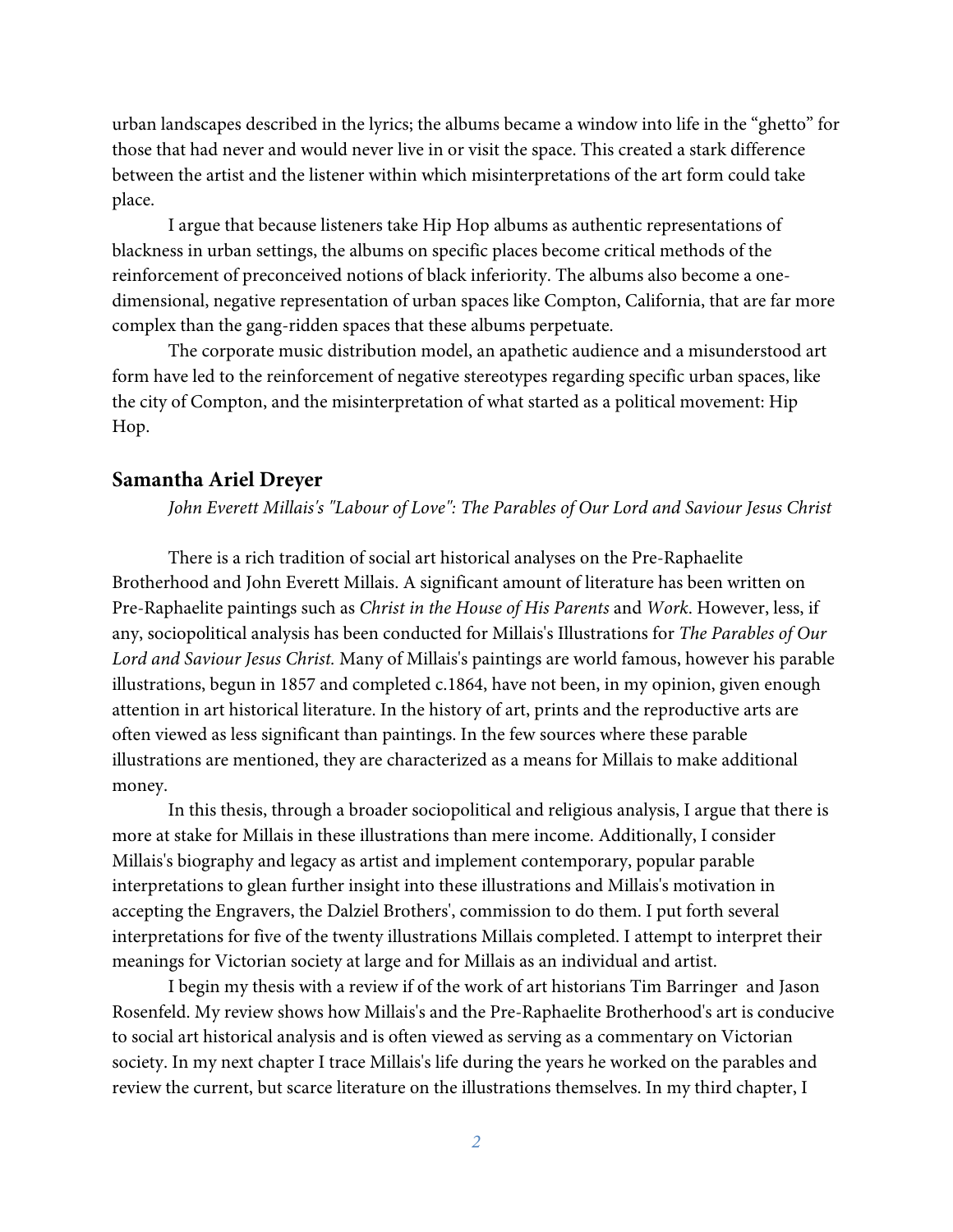examine the manifestation of Victorian notions of labour and working-class rights in two illustrations—"The Parables of the Labourers in the Vineyard" and "The Parable of the Hidden Treasure." In my fourth chapter, I analyze Millais's version of "The Parable of the Prodigal Son," which is one of the most popularly illustrated parables in the history of art. Millais's version I argue is distinctly Victorian, reflecting his individual values as well as mid-Victorian social mores at large. In my fifth chapter I examine the parable illustrations, which depict women at work— "The Parable of the Leaven," and "The Parable of the Lost Piece of Silver." I discuss how these illustrations reflect the Victorian emphasis on gender and class divisions of labour.

My interpretations are by no means the only possibilities. Nevertheless, his parable series as a whole, I believe, are, like his paintings, artistic sociopolitical and religious reviews and manifestations of the Victorian era from which they emerged.

#### **William Evans**

*The Chiquibul: Decolonizing Conservationism in Belize* 

This thesis builds on a growing ethnographic literature on conservation that challenges universalist assumptions of virtue in environmental discourse (Anderson & Berglund 2004; Vivanco 2006; West 2006). The focus on culture and politics within this literature recasts diverse instances of environmentally inspired action in contexts of colonial histories and struggles for social justice. For local members of a small NGO in San Jose Succotz, Belize called Friends for Conservation and Development (FCD), their conception of successful conservation management evinces a history of structural violence, a colonialist legacy, a territorial conflict and a binational heritage that links back to early forest product industries. This thesis presents an ethnography of progress that examines all four of these elements in an effort to gain new insights into effective conservation of the Chiquibul National Park (CNP).

Drawing on Walter Benjamin's political writings on political perceptions of historical change, my argument shifts from one "imagery" of progress to another, as I work to develop a thematic decolonization of conservation knowledge (i.e. conservationism) in Belize. This theme serves to: expose a neocolonialist grip on environmental management and the disappointments arising from it; acknowledge a common anti-colonialist bid to self-determination in alternative instances of environmental action; and re-conceptualize the conservation of the CNP in light of its colonialist legacy.

Chapter one investigates a post-materialist ideology, which appeals to a conception of progress defined in opposition to a Western-centric history of industrial expansion. The point here is not to criticize the intentions of the transnational conservation lobby that has guided land tenure policy in the country since the 1960s. Rather, I argue that the lobby's presumption of a universalist ethic has had the *effect* of stifling alternative notions of "development," which in turn, has sparked an unwitting epistemic conflict between conservationists and the indigenous communities they were allegedly trying to help.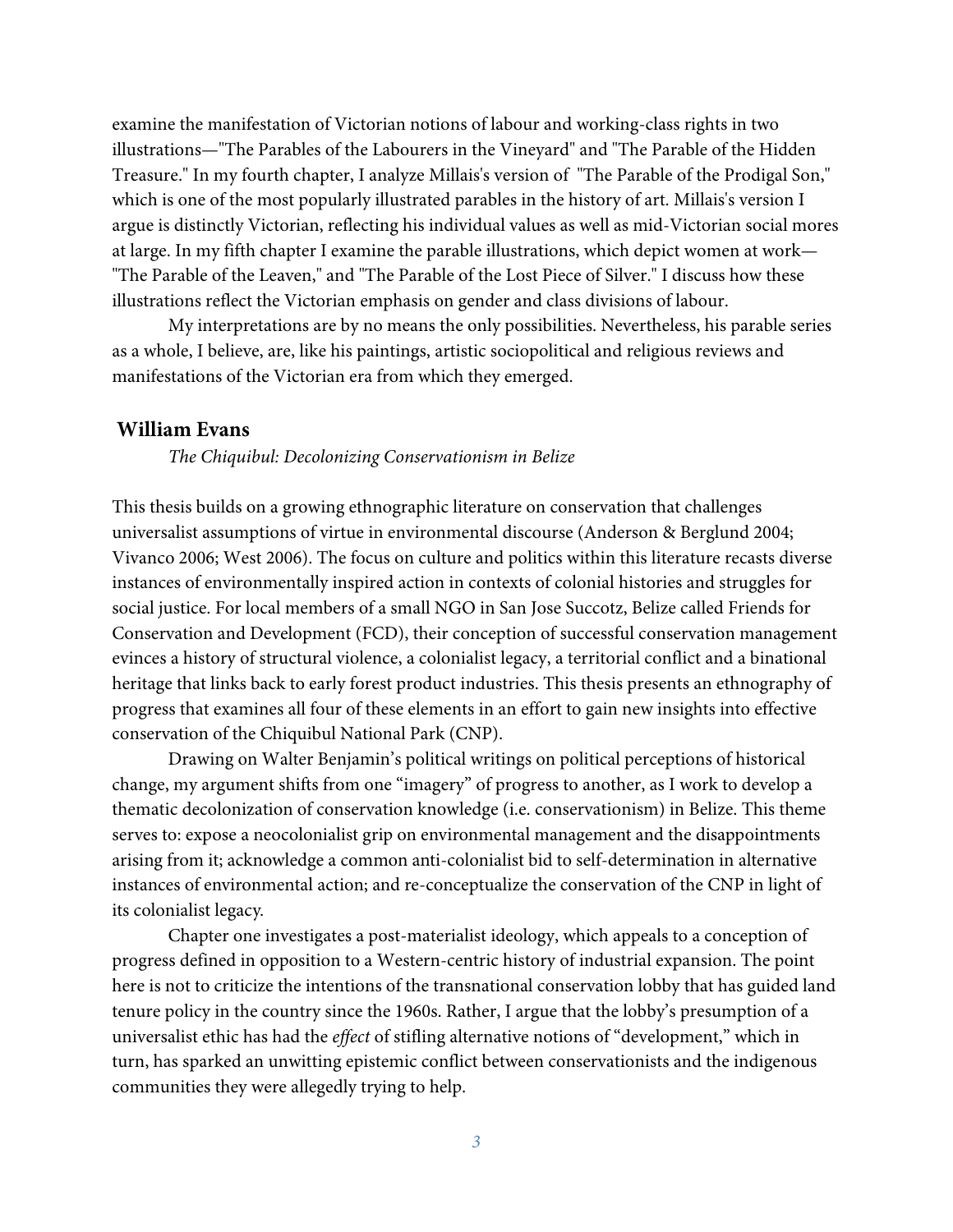The remaining four chapters remove the idea of FCD from a neocolonialist, i.e. *imposed*, discourse in order to grasp at more contextualized notions of "conservation" and "development." Drawing on interviews with villagers of San Jose Succotz, Benque Viejo, San Antonio and Red Bank village, Chapters two and three chronicle a relevant history of feeble forestry management and political tensions originating around the border since Independence in 1981. Chapter four shifts focus to recent manifestations of an anti-colonialist politics, which paradoxically centers its nationalist cause on the image of a lush Belizean landscape preserved under multiple phases of imposed power. I conceptualize this effort to negotiate postcolonial tensions, and to reclaim Belize by reclaiming territory under the sign of conservation, in terms of a *reclamation project*. FCD, while cast as part of this project, departs from an overt Belizean nationalism given its sense of *ladino* familiarity with those often publically portrayed as an invasive national enemy. This cultural linkage affords them deeper insight into the conditions of structural violence that have displaced thousands of Guatemalan *Peteneros,* driving many into joining an illicit market of *xate*  palm, gold and macaw.

Chapter five illustrates how all of these historical, political and cultural elements inform the central method of FCD: science diplomacy, which envisions an official border resolution as essential to delivering fairer land governance across the binational landscape. Not only does this tactic constitute a bid for self-determination, but it also measures its idea of success in terms of a future in which that bid is reaffirmed for the Belizean citizen and Guatemalan *campesino* alike. Science diplomacy thus also bears potential to reconcile this historic tension between conflicting national and cultural loyalties.

## **Amber Nicole Finlay**

*A Dream Deferred: The Prosperity Gospel and the Changing Face of Black Economic Ideology* 

In this thesis, I argue that the prosperity gospel, the doctrine that it is God's will for Christians to be rich, challenges traditional Black social and economic discourse. With respect to the political and social history of the Black church, I analyze contemporary theological discourse on economic inequality and racial oppression to answer the question: *What is the future of Black theological politics?*

In the introduction, I outline the contemporary debate pertaining to the prosperity gospel and the effect that it has on the concept of Christian community. I argue that the merits and tensions of the prosperity gospel are multi-faceted. The notions of self-help and personal responsibility that the theology espouses creates a narrative that differs from the traditional notion that the function of the Black church is to challenge existing oppressive structures and catalyze political change.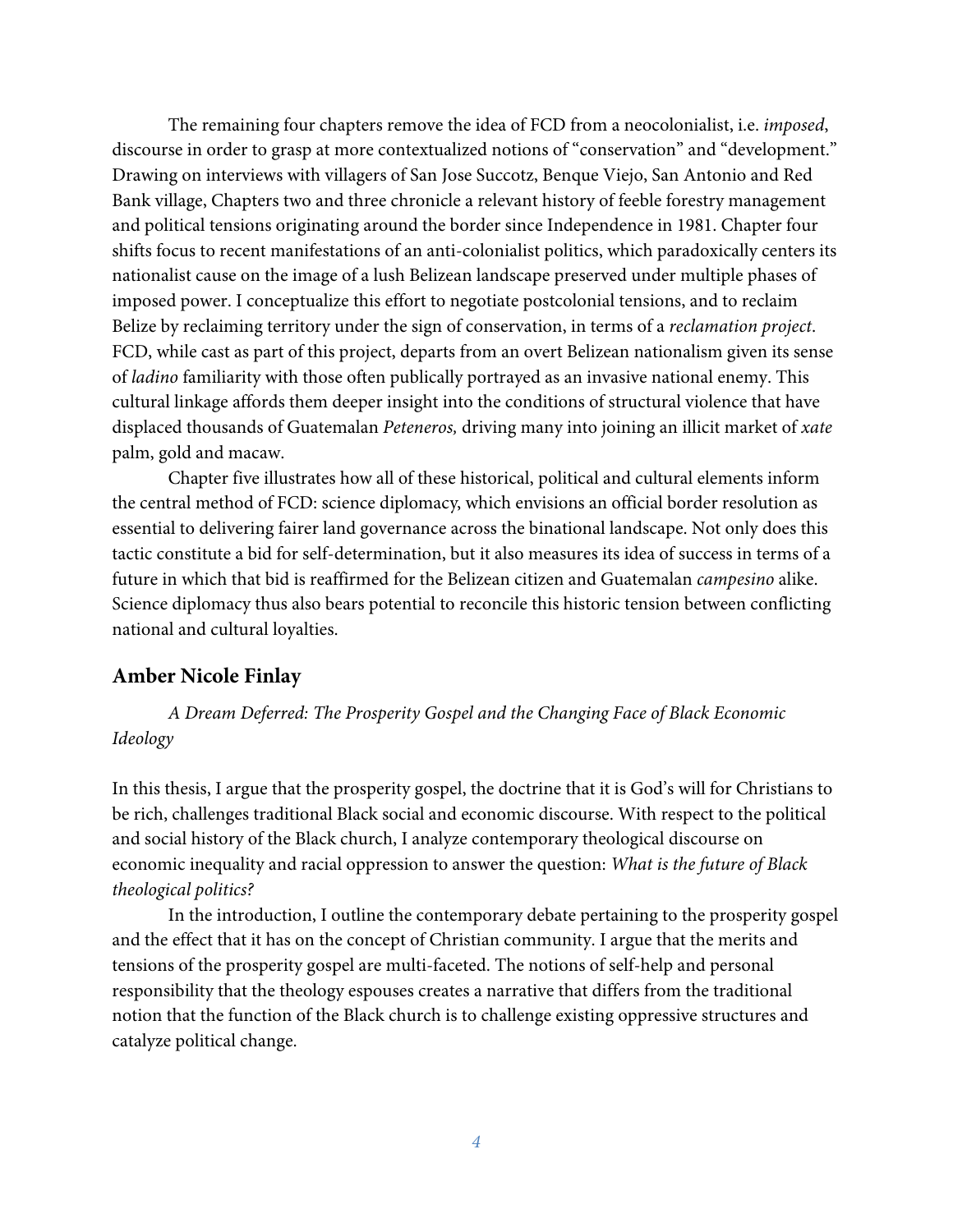In my first chapter, I consider the history and political nature of the church, emphasizing its ability to provide a means for the Black community to navigate difficult political and social spaces. With respect to the growing trends in Black religious practice, I assert that the increasing presence of megachurches and the prosperity gospel undermines the political potential of the church.

Chapter two focuses on the four main tenets of the prosperity gospel—health, wealth, faith, and victory. I assert that although the prosperity gospel masks as a theology of hope and promise, it threatens the traditional political role of the Black church, which has been to advocate for the rights of the oppressed and contextualize difficult social challenges. The emphasis on individualism, self-help, and personal responsibility deconstruct concepts of Christian community, as the prosperity gospel attributes negative outcomes to the sufferer rather than systems of inequality. I assert that this view has an especially detrimental effect on the Black community, as the church has historically played a critical role in the fight against social structures that marginalize or favor certain groups over others.

In the third and final chapter, I discuss the significance of the exclusion – and inclusion – of racial discourse in the prosperity gospel and its possibility to intensify socioeconomic hardship amongst congregants. With respect to the social and theological teachings of three of the most prominent Black preachers of the contemporary age: T.D. Jakes (The Potter's House), Creflo Dollar (World Changers Church International), and Frederick K.C. Price (Crenshaw Christian Center), I assert that each minister contributes something valuable to the conversation on how the prosperity gospel should address difficult conversations on race and reconciliation.

I conclude my work with a reflection on the manner in which the prosperity gospel will influence the future of Black economic ideology and religious practice. I discuss how the theology transforms the meaning of what it means for the Black Church to respond to present-day economic and political strife, explaining the larger significance of academic study on the future of the political landscape and scope of Black theological politics.

#### **Ashley Reid Gerrard**

#### *Paul Kagame and the Development of Post-genocide Rwanda*

I argue that Paul Kagame, Rwanda's president, both unified and stabilized Rwanda post 1994 genocide. Kagame faced numerous challenges following the genocide, and worked against immense odds to fix his crippled country. After the genocide, Rwanda was destroyed. Families were systematically murdered over a period of three months, and infrastructure was demolished. Through all adversity, Kagame transformed the country, and has done an impressive job in restoring order in a country plagued by adversity.

I begin my first chapter with a detailed overview of the genocide and Hutu and Tutsi ethnic tensions that contributed to the social time bomb. I define the term genocide, and further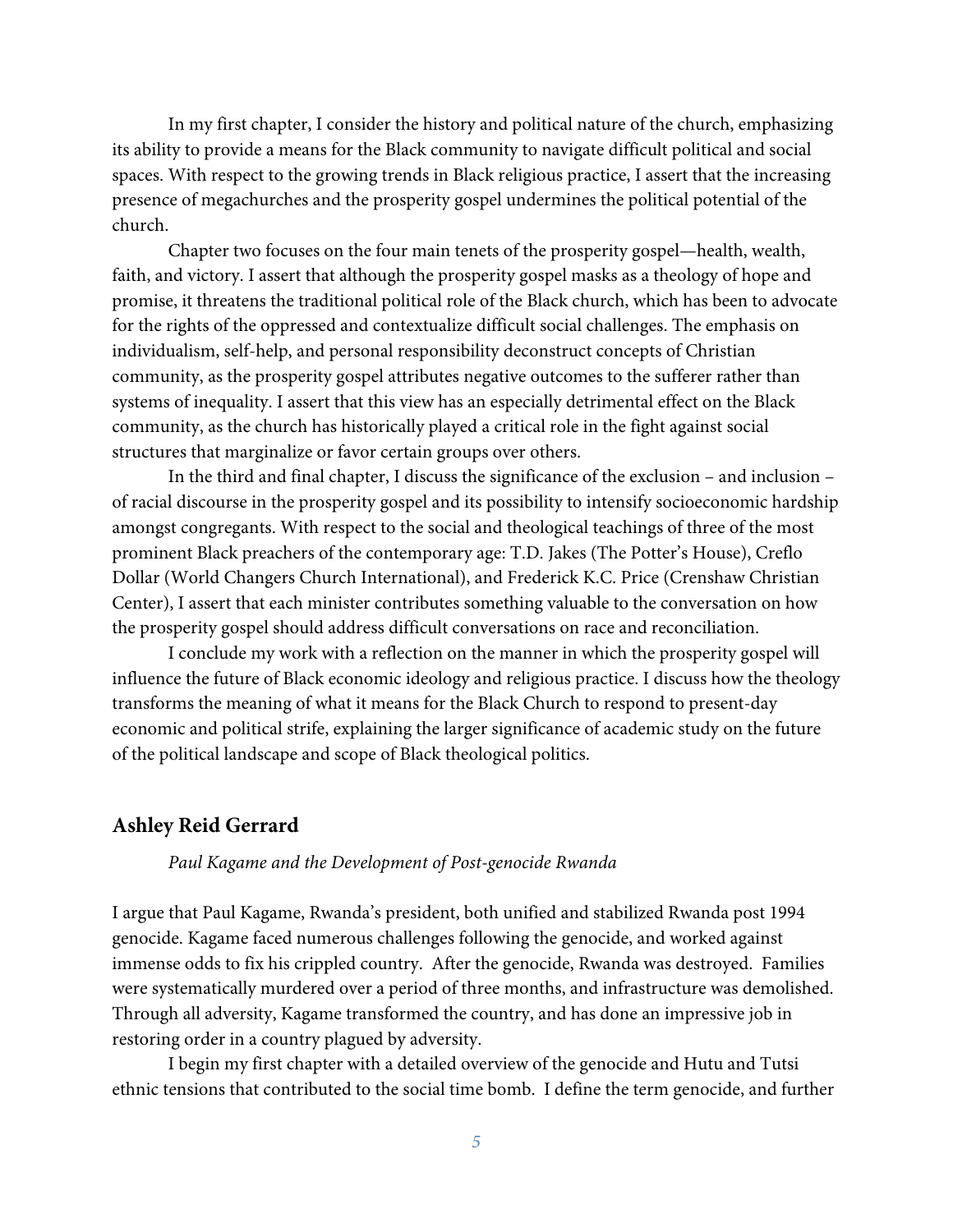analyze the causes of the historical event. I also attempt to understand how the world stood by and allowed the atrocities to occur without any significant humanitarian intervention. In my next chapter, I analyze Kagame at all stages of his life and argue that his early life experiences both shape his perspective, and craft him into the visionary leader that he is. In my third chapter, I examine how Kagame dealt with three challenges post-genocide including the absence of the international community, the immense number of returning exiled Rwandans, and dealing with the acceptance of foreign aid. I specifically consider the failures of the UN, U.S., Belgium and France as they held some responsibility for the tragedy itself. In my last chapter, I concentrate specifically on what Kagame has accomplished since assuming the presidency in 2000. Rwanda has made significant progress since one of the 20<sup>th</sup> century's greatest tragedies. Kagame is a revolutionary leader and focuses on three important objectives to propel Rwanda forward. This includes a strategic plan to achieve economic stability, a reformed justice system, and a transitional government.

Lastly, in my conclusion I focus on Rwanda's future. Despite the progress made in a country tormented by loss, its leader has been criticized for his inability to "pass the baton" of leadership to a successor. Kagame's successor will undoubtedly be hard to find, but unitary rule can breed resentment and it is up to Kagame to foster long-term political, social, and economic success. Although post-genocide development was difficult, Kagame was strategic, and the leader Rwandan required to both embrace chaos and help rebuild a country once greatly divided.

## **Benjamin Harris**

*No Fighting in the War Room: The Limited Utility of Nuclear Weapons in Deterring Conventional Attacks* 

The success of the Trinity nuclear test fundamentally reshaped the technological capability of humanity. One of the primal forces of the universe was harnessed to create a weapon of unfathomable destruction, a new instrument of war which threatened utter annihilation.

The Second World War ended when Japan surrendered after two of its cities succumbed to atomic flames—and after the Soviet Union entered the war—but since then the nuclear saber has remained in its scabbard, even when nuclear weapons states were attacked by non-nuclear weapons states.

This thesis analyzes three separate case studies in which a non-nuclear weapons state attacked a nuclear state. In 1950, China crossed the Yalu and engaged American forces in Korea. In 1973, Egypt and Syria invaded Israel on the Jewish holy day of Yom Kippur. In 1982, Argentina mounted a surprise assault on the British-controlled Falkland Islands. In each case, nuclear weapons failed to deter and were not used during the subsequent wars.

This thesis examines this failure of nuclear deterrence and the puzzling non-use of nuclear defenders. It argues that a mix of realist and normative reasons explains the two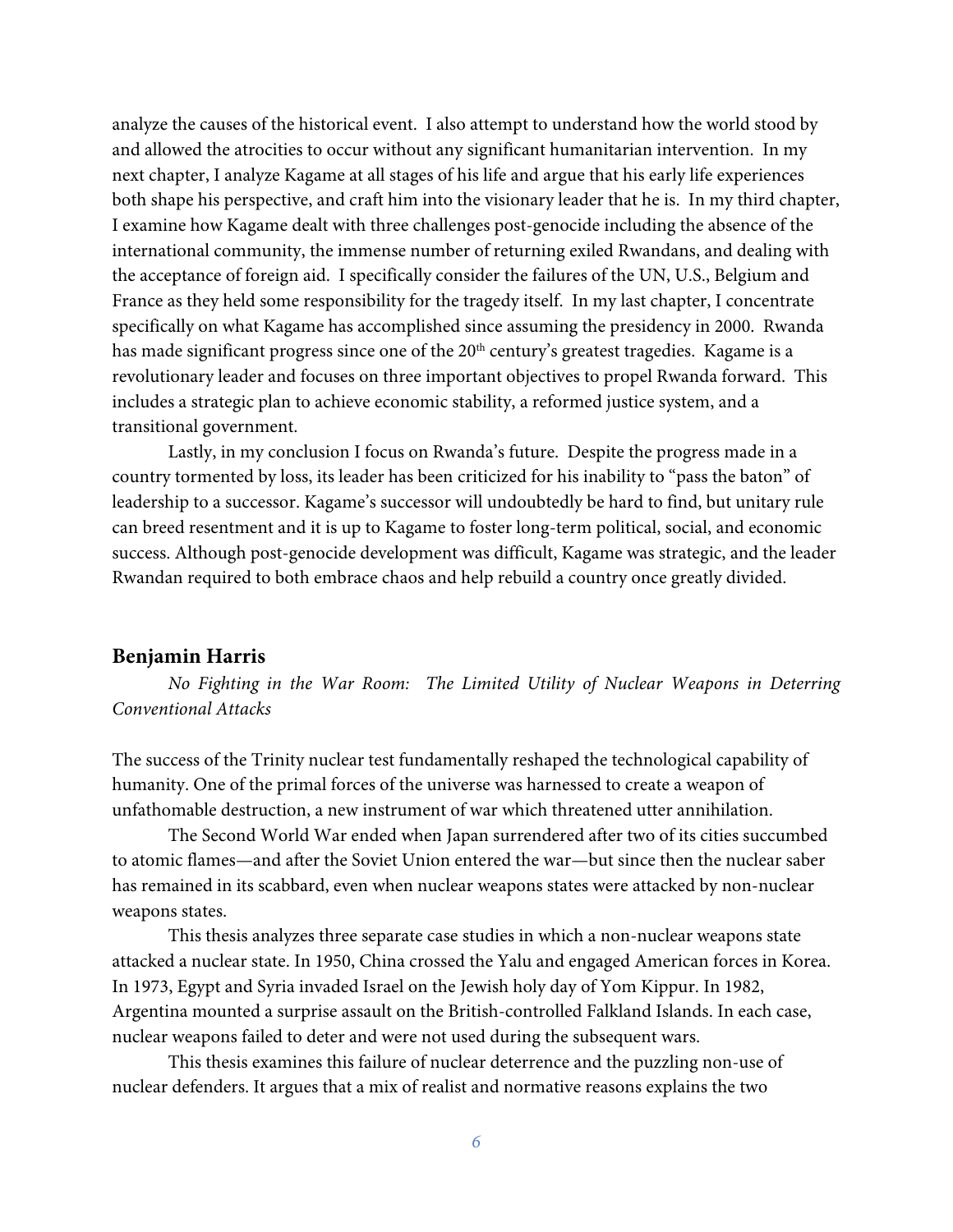phenomena. However, it argues that as the nuclear taboo has grown stronger over time, normative reasons have taken clear precedence over realist reasons.

Nuclear weapons are the most powerful weapons ever created by humanity—so powerful that they lack the needed credibility to deter. Because of the constraining effects of the nuclear taboo, non-nuclear states have been able to attack nuclear states without fear of nuclear reprisal.

#### **Julia Horowitz**

*Hanged at the Twitter Gallows: On Public Shaming in the Age of the Internet* 

I argue that in the age of the Internet, public shaming—an age-old mechanism for enforcing social norms—has taken on a new tenor, and is more often utilized as a weapon than as a punishment. The frequency and ferocity of online shaming, which increasingly targets otherwise private individuals, has thrust the issue into the spotlight, spurring calls for mercy and turning online reputation management into a legal curio and corporate moneymaker.

My research first examines how Internet shaming fits into the long-running academic debate about shame and its role in society. Using Aristotle, John Rawls and Martha Nussbaum as a foundation, I define shame as a uniquely moral, highly potent emotion that differs from regret, humiliation, embarrassment and guilt; feeling shame inherently involves a negative assessment not just of a particular act, but of the entire self. I then explicate the role shaming has historically played in society, either as a criminal punishment or a social process to reinforce norms. Lastly, I examine how the Internet distorts the traditional shaming mechanism, heightening deindividuation, augmenting aggressive tendencies and lowering barriers to entry. These changes increase opportunities for harm and abuse. For this reason, I argue we need to define a better path forward, curbing the online shaming of unnecessary victims and rehabilitating those who have experienced undue harm.

I then explore existing remedies for this new problem. The most seductive of these is Europe's "right to be forgotten," recently enshrined in a ruling by the European Union's top court. A look at how views on privacy diverge between Europe and the United States, however, as well as a brief look at how U.S. courts have ruled on cases weighing the public's right to know against an individual's right to privacy, shows it is unlikely the right to be forgotten will take hold across the Atlantic. Other propositions—including eraser button laws that would allow netizens to remove regrettable content, the use of private reputation management firms, and encouraging newsrooms to grant unpublishing requests—either prove to be too facile, too expensive, or too harmful to a free press to advocate for on a large scale.

The lack of plausible back-end solutions led me to examine what can be done to hinder online shaming at the outset. In my final chapter, I aver that news organizations with digital newsgathering capabilities, which are often complicit in the shame-storm, must create online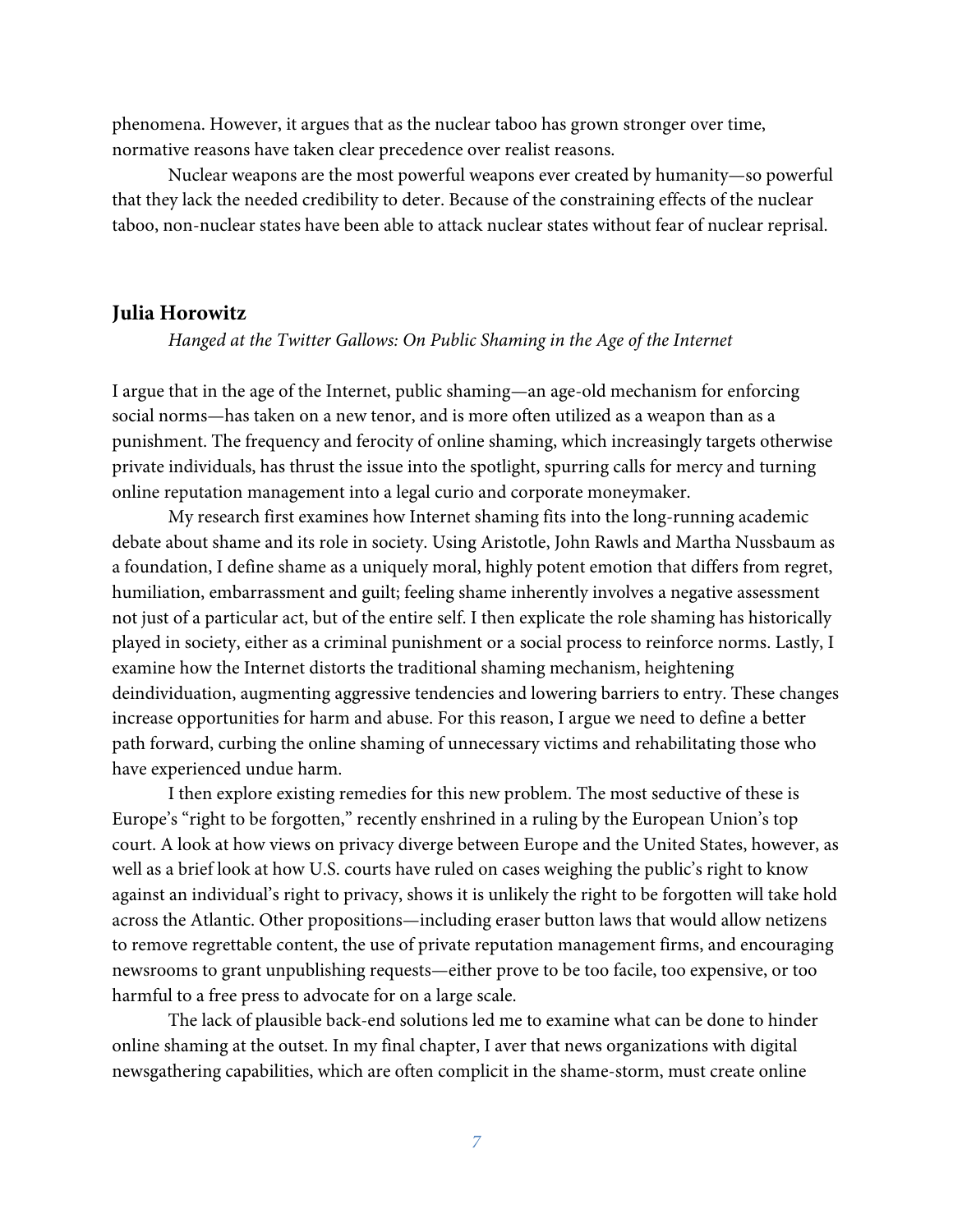codes of ethics that reflect the realities of online disclosure. Right now, the vast majority of digital publishers operate either with decades old codes of ethics, or without a code at all. Few news organizations remind journalists to weigh the public's need for information against potential harm caused to an individual, and fewer still note that in the online realm, in particular, information disclosed lives on forever. I highlight specific ways newsgathering groups may bring codes up to snuff, giving journalists the tools they need to make responsible decisions about disclosing personal information about subjects on the Internet. Though this will not solve the complex issue of online shaming outright, it marks an important start.

## **Joseph Patrick Kyle**

*The Rise and Fall of the "B" in BRIC: Investigating the Discourse Surrounding Brazil as an Emerging Market Economy* 

In this thesis, I investigate the Anglophone financial media discourse surrounding Brazil's economy between the years 2001 and 2015. This discourse was heavily influenced by the acronym "BRIC," a term created by American multinational investment bank Goldman Sachs. By investigating the particular case of Brazil's experience as a key member of BRIC, my thesis shows how the BRIC phenomenon engendered discourse that was disconnected from reality. Further, my thesis gathers evidence to demonstrate that this disconnect from reality had real consequences for millions of people.

My first chapter begins with a brief analysis of the "Wall Street Perspective," namely the arguments underlying the creation of the BRIC acronym. BRIC refers to the countries Brazil, Russia, India and China. Together, the four were projected to grow larger than the "G6" economies—the most advanced in the world—within the first half of the twenty-first century. In this vein, BRIC became a catch-all term meant to be representative of an impending global macroeconomic shift. Subsequently, I analyze contemporary emerging markets terminology in the context of the history of global capitalism. In doing so, I show that the underlying concepts of emerging markets terminology are not particularly new.

In my second chapter, I discuss the economic history of Brazil. Specifically, I highlight how, at different points throughout its history, Brazil has been branded as an emerging economic power. Additionally, the second chapter discusses instances of foreign economic activity in Brazil as well as previous "boom" and "bust" cycles.

My third and fourth chapters examine the BRIC-related discourse surrounding Brazil as an emerging market. Covering the years from 2009 until roughly 2012 when Brazil experienced high rates of GDP growth, Chapter 3 focuses on the "boom" discourse. Chapter 4 focuses on the "bust" discourse from 2013 to the present, emphasizing coverage in the financial media of Brazil's worst recession since the Great Depression.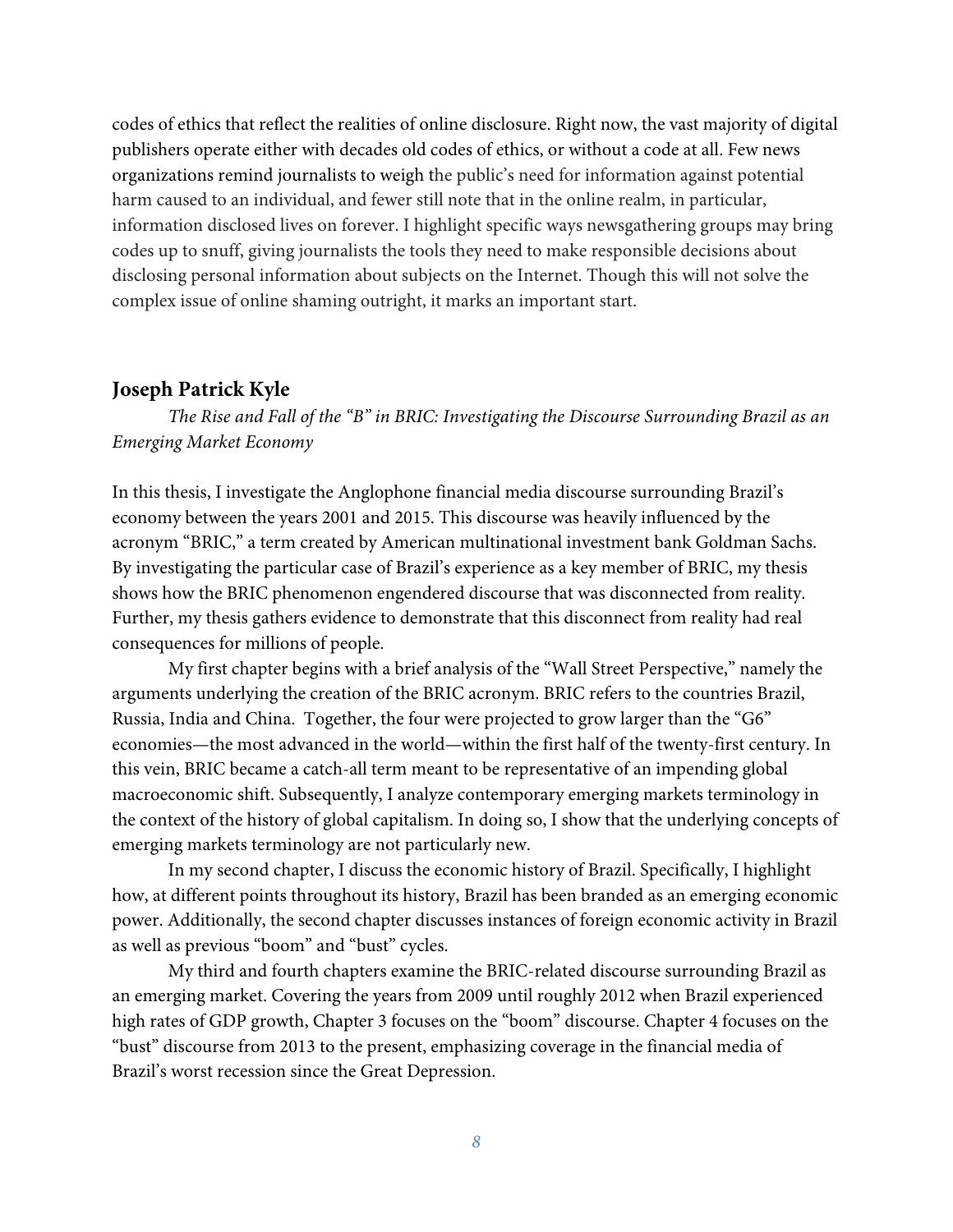Brazil's inclusion in the BRIC grouping was initially met with skepticism both within Brazil and outside of it. Despite the doubts, foreign financial media warmly embraced Brazil's status as a BRIC once economic events in the country began to fit with the previously established BRIC narrative. It is true that Brazil experienced a commodity boom post-2008. However, comparing the discourse of Brazil's boom period with that of its dramatic bust reveals some of the ways in which the media makes inconsistent use of history. As this practice pertains to the B in BRIC, it downplays the role of Brazilian agency in the economic boom while emphasizing the country's active role in the bust. Moreover, the media's appropriation of history employs problematic themes and stereotypes regarding Brazilian agency, attaching a particular moral valence to Brazil's economic stagnation and contraction. I argue that the media employs these tactics to hide its own general shortsightedness, its mis-forecasts about the future of the Brazilian economy, and its own contribution to these events. My thesis concludes by exploring broader questions about the roles of discourse and narratives in contemporary global capitalism.

## **John Mathew**

*"Understanding the Indian American Identity": An Examination of the Indian Diaspora* 

In this thesis I argue that there has not been enough of a contextualization of the Indian American identity. In many forms of research Indian immigrants and second generation children are often lumped into the Asian American demographic. Many individuals play off the Indian American identity by lumping the entire community into a "model minority identity."

This thesis tracks the push and pull factors of Indian immigration to the United States. The community of Indians in the United States numbers a little over 3 million. Despite the relative lack of size compared to other minority groups, Indian Americans have made a name for themselves in business, politics, and media. As a result, some individuals are quick to label Indians as "smarter" without taking into account the historical, educational, and cultural factors that go into forming the Indian American identity.

Chapters two and three delve deeper into the colonial factors that have influenced the Indian American identity. Although the British implemented many institutions in India because of an underlying belief that Indian culture was antiquated and backward, their presence in India undoubtedly has had a huge effect on the daily life of Indians. British influence on the Indian subcontinent is very evident, but there exists a further argument that the institutions have had a greater impact for those immigrating to the United States. One of the main reasons the British stressed the use of English or western legal systems was to create a ruling gentry in India that could conduct business with British subjects and remain loyal to the crown. The majority of Indians coming to the United States on H-1B visas are governmentally titled "highly educated" or "specialized." I argue there exists a deeper colonial influence for Indian Americans because of the immigration policy in the United States.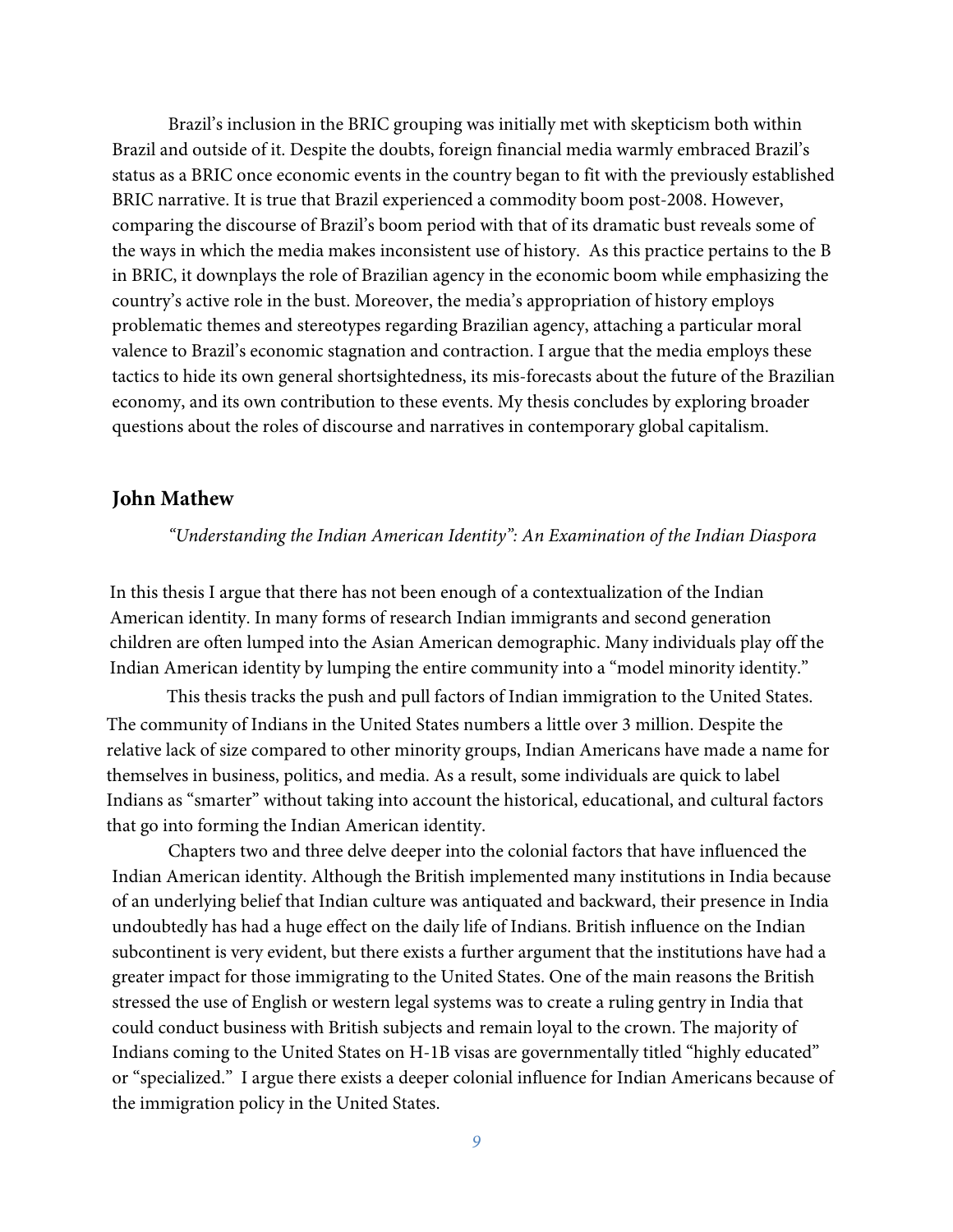Chapter four emphasizes the impact of combining Indian culture and western influence in forming the contemporary Indian American. Despite India having over 2,000 distinctly different ethnic and linguistic groups, there is often a strong camaraderie and search for a collective identity. I argue that the portrait of the Indian American is a combination of historical influences and the strong ties that Indians have to their own culture. When the Indian Sepoys rebelled against the British in 1857, it was primarily due to a prevailing opinion that the British were trying to completely acculturate the Indians. Despite the influence of colonial rule, there were many tenants and traditions in Indian culture that never changed; these factors are vital in explaining the scope of the Indian diaspora in the United States.

Overall, I argue that a combination of United States immigration policy and attitudes towards immigrants, historical factors such as British colonial rule, and roots of Indian culture are required to paint an adequate picture of the Indian American identity.

## **Porter Nenon**

*Sexual Politics in James Baldwin's Early Fiction*

James Baldwin (1924-1987) was one of the most visible and prolific American writers of the twentieth century. Yet for many years before he rose to literary acclaim, Baldwin struggled to articulate himself. Growing up in Harlem, Baldwin wrestled with his race, his sexuality, and his family's crushing poverty. He felt marginalized and suffocated by American culture. Eventually, he left America for Paris, where he would publish a series of increasingly personal essays and complete two novels. This paper explores Baldwin's attempts to make meaning from his identities while resisting the politicization of his work.

Chapter one tells the story of Baldwin's early career. Using David Leeming's wellregarded biography, I detail some of Baldwin's childhood before examining his early essays and works of fiction. I discuss two significant essays, "Everybody's Protest Novel" and "Preservation of Innocence," and his first two novels, *Go Tell It on the Mountain* and *Giovanni's Room*. I argue that over the course of his early career, Baldwin became increasingly adept at translating dislocation and marginalization into art.

For the remainder of my thesis, I ask: why is Baldwin's work is so difficult for publishers, readers, and literary critics to neatly categorize and interpret? In each chapter, I compare early critical interpretations with Baldwin's own comments on his work. I conclude that most reviewers lacked the critical tools to understand the complexity of Baldwin's work. I supplement those reviews with modern queer, feminist and critical race theorists to examine features of *Go Tell It* and *Giovanni's Room* that eluded early critics.

In Chapter two, I analyze the protagonist's "huge, black, [and] shapeless" fear of damnation in *Go Tell It on the Mountain*. I contrast early reviewers' understanding of the novel as a religious text with Baldwin's critiques of Christian theology in "Everybody's Protest Novel."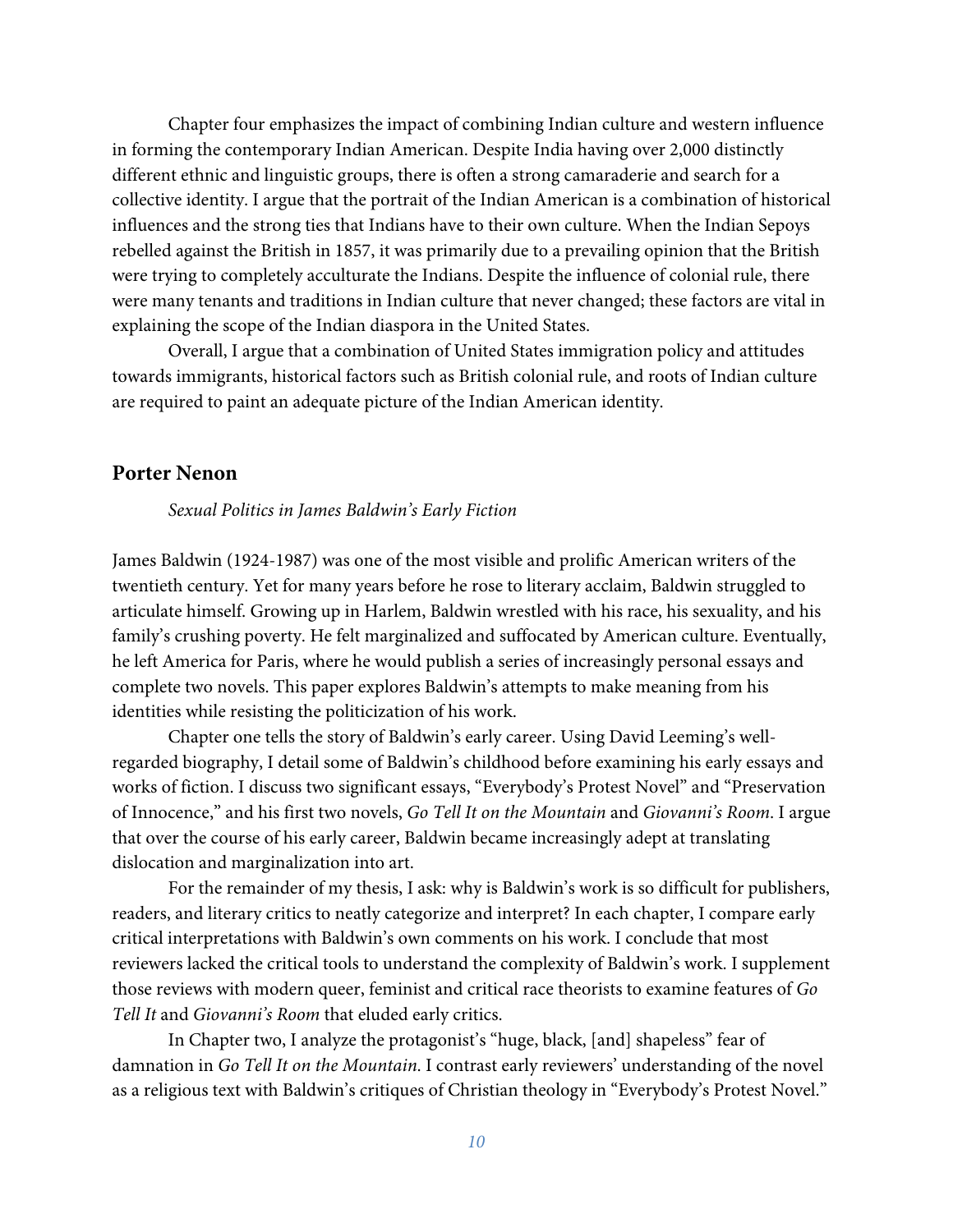Informed by modern queer and critical race theorists, I argue that Baldwin's images of darkness subvert the racialized binaries between sin and salvation that require the mortification of black flesh.

Though homoeroticism heavily influenced Baldwin's thought, his understanding of sexuality is not reducible to it. In Chapter three, I consider three minor characters in *Go Tell It on the Mountain*: Deborah, Esther, and Richard. I employ a number of black feminist critics including Saidiya Hartman, Patricia Williams, Hortense Spillers, and Patricia Hill Collins—to understand those marginal characters as figures of heterosexual non-conformity. I argue that Deborah, Esther, and Richard suffer the lingering effects of slavery as an economic disruption of black sexuality.

Chapter four borrows from Judith Butler to read three scenes from Baldwin's second novel, *Giovanni's Room*, as visual illustrations of the "fear of becoming gay." I consider the way David looks at his first lover, at two drag queens in Paris, and at an American sailor. I suggest that Baldwin locates David's crisis of masculinity in his neurotic inability to look honestly at the world in all its complexity.

## **Jaeyoon Park**

#### *Nonmodern Worlds: On the Thinking of Bruno Latour*

In this thesis I explicate the recent thinking of Bruno Latour (b. 1947). I focus on his 2012 book, *An Inquiry into Modes of Existence* (*AIME*). I propose to situate *AIME* in the context of two related intellectual developments: the first concerning the limits of critique; the second concerning the West's self-identification as the paragon of modernity. My view is that we can understand *AIME* as responding to a situation in which, within the imagination of the West, both critique and modernity will have come to an end.

In this study, I treat modernity as a mode of self-understanding for the West that entails certain essential features. On Latour's account, the most obvious feature of modernity is its expression of a particular temporality, its way of organizing time. Modernity imagines time as an "irreversible arrow," as Latour puts it, along which the present is traveling away from a past of confusion and error and toward a future organized purely by ideals.

Over the past half-century, the identity of the West as modern has become increasingly unstable. One thinks of such developments as the proliferation of nuclear weaponry, the collapse of the Soviet Union, the eruption of identitarian conflicts, and the mounting evidence of anthropogenic climate change. These represent just a few in a vast series of hammer blows against modernity's picture of the present as moving continually toward an ideal future.

Who, then, are we in the West? Our response to this question would not simply satisfy a theoretical curiosity; rather, it would actively provide a source of normative orientation.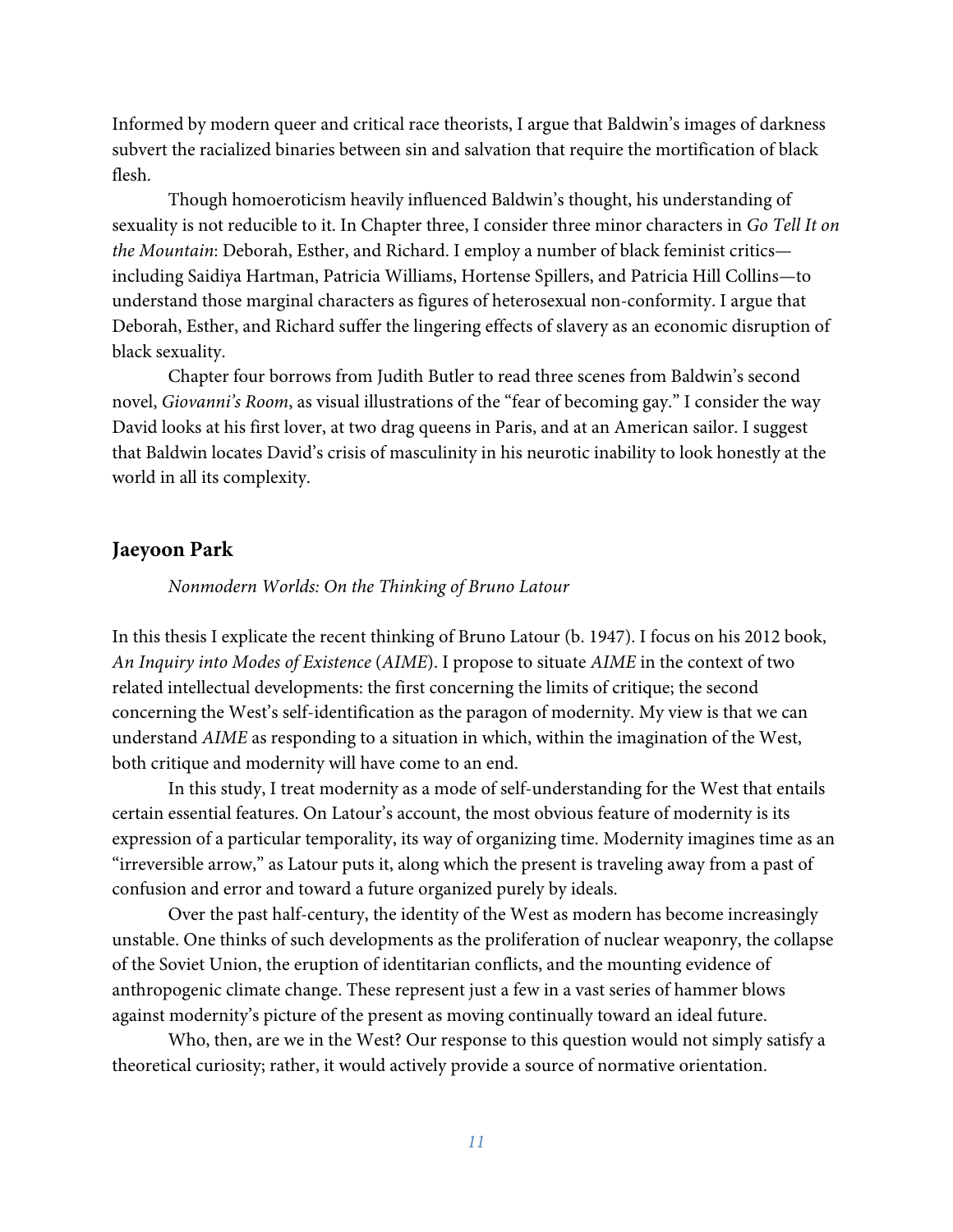Obviously, an idea of who "we" are is the precondition for articulating what "we" desire, what "we" are capable of, who "we" shall become.

Following Latour, I suggest that to reimagine Western collective identity in the wake of modernity's collapse requires revising the idea of critique. It turns out that the critical tradition that we have inherited is essentially constitutive of modernity, with the result that critique can only register the collapse of modernity in modern terms. The view that modern critique offers of its own end is what we know as postmodernity, which Latour claims is not so much a solution to modernity's end as it is a symptom. I present postmodernity as a condition of *trauma*, within which the West mourns the loss of modernity while remaining entangled in its conceptual roots.

Latour opens a different path. Inaugurating a new tradition of criticism, Latour attempts to bring into view the regions of experience obscured by the single rationality of modern critique. Latour grounds this effort in a new metaphysics, centered on articulated relations rather than on stable essences. No longer the prophet who reveals the one true reality below, the Latourian critic strives to describe the plural realities and rationalities—"modes of existence"—that weave the worlds of our experience. With these descriptions, Latour hopes to make possible the work of diplomacy—the composition of commonality from ingredients of difference. Perhaps then we shall be able to make some sense of who "we" are, we who have never been modern.

#### **Zachary Peak**

#### *A Reconsideration of Gentrification Through a Study of Union Market*

Gentrification, the process of redeveloping an urban working-class neighborhood for people with higher levels of economic and social capital, has become one of the most contentious topics in urban development. Debates over gentrification have intensified as many cities in the United States have become more desirable places to live. Many critics of gentrification argue that once the process begins, social exclusion and displacement are predetermined outcomes and that it produces urban landscapes that lack authenticity and meaningful social diversity.

In this thesis, I reconsider gentrification through a study of Union Market in Washington, DC. Although negative signs of gentrification do exist in Union Market's surrounding neighborhood, I argue that what is happening at the market is more complex than traditional critiques of gentrification would suggest. Based on my personal observations and inperson interviews that I conducted with customers, proprietors, security personnel, and other people involved with the project, I argue that Union Market has become a successful public space conducive to a form of urban sociability. Inspired by the work of Jane Jacobs, this form of sociability can best be described, in Iris Marian Young's words, as "being together with strangers." I contend that this form of urban sociability is an important precondition for the healthy functioning of a democratic society. Without the process of gentrification, a public space of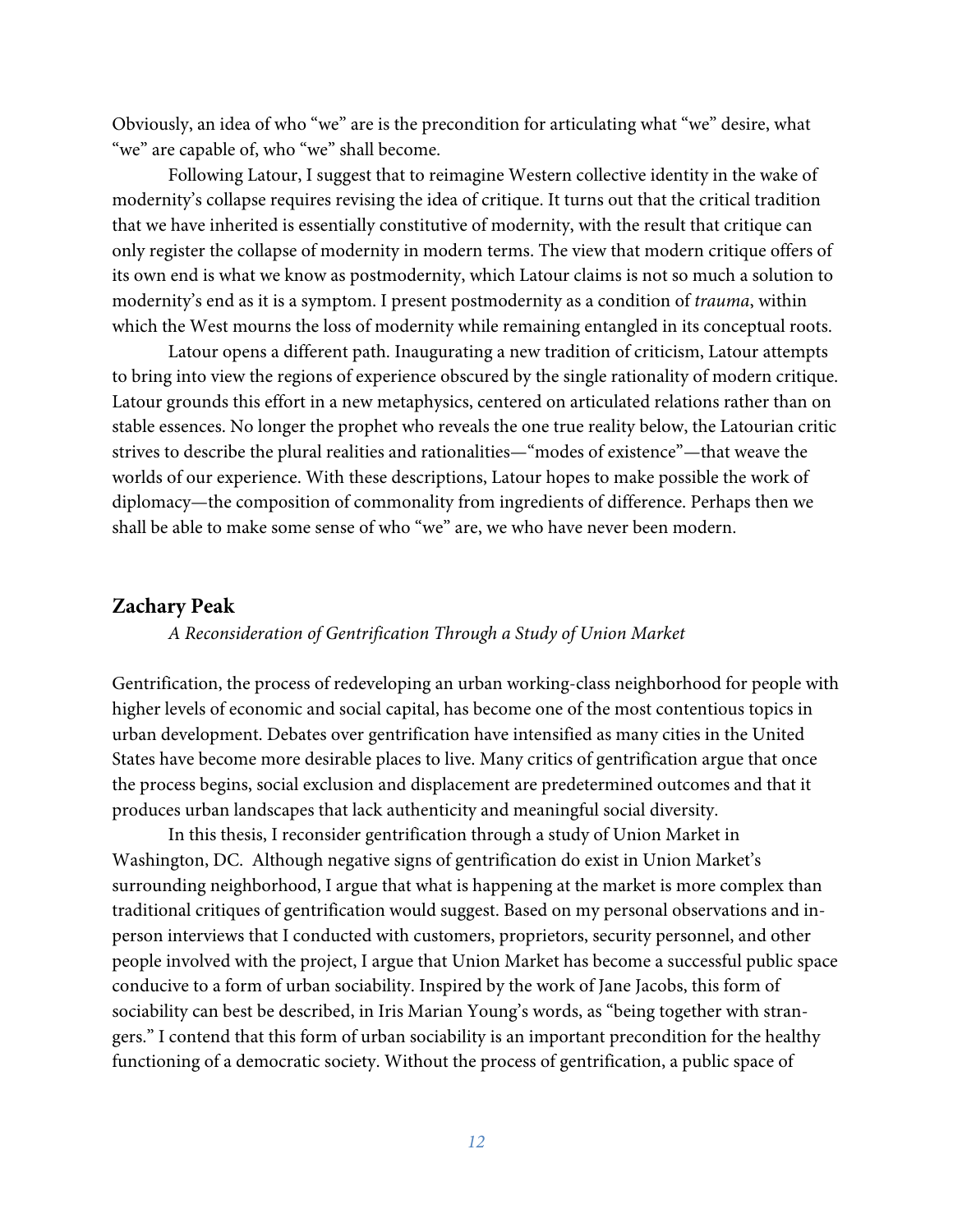sociability would not have emerged at Union Market. Many critiques of gentrification fail to consider these possibilities.

At the same time, I argue that critiques of gentrification are focused too narrowly on social exclusion and displacement. These negative consequences brought on by the process of gentrification are a symptom of broader social and political inequality. I contend that this inequality stems from the impoverishment of the public sphere of citizenship, where active citizens are engaged in the political process and willing to pay what political theorist Michael Walzer terms "the costs of urbanity." These costs range from actively participating in the political process to committing adequate financial resources through taxes to achieve public goals.

In short, I suggest that gentrification is a more complicated process than many critics would suggest. I argue that society, as a diverse public, should actively mobilize to exercise its "right to the city" by putting pressure on the state and the market to address the negative consequences of gentrification. At the same time, I also argue that we should consider gentrification's possibility to create spaces of genuine sociability. Ultimately, I argue that instead of criticizing gentrification outright, critics should focus on maximizing the possible social benefits of gentrification while minimizing the worst outcomes to achieve more equitable urban development goals.

## **Annie Plotkin**

*"Stirred by Necessity and Promise": Strategies for Environmental Justice and Alternative Economics in the United States* 

My thesis stems from the political ecology of J.K. Gibson-Graham and the academic research network known as the Community Economies Collective (CEC). This political ecology is particularly oriented towards destabilizing "capitalocentrism," or the dominant representation of all economic activities in terms of their relationship to capitalism. The CEC realizes such destabilization through academic and activist production of different representations of economic identity and the generation of alternative narratives about economic development. I argue that in particular, Gibson-Graham's diverse economies framework provides a useful methodology for considering the possibilities for environmental justice work, a movement closely tied to racial and economic justice. Through this framework that understands varying forms of economic life as viable options, the CEC proposes that diverse scholarly and activist efforts can open the economy to ethical debate and provide space for exploring different economic practices. Utilizing CEC's research methods, I analyze the structure, visions, and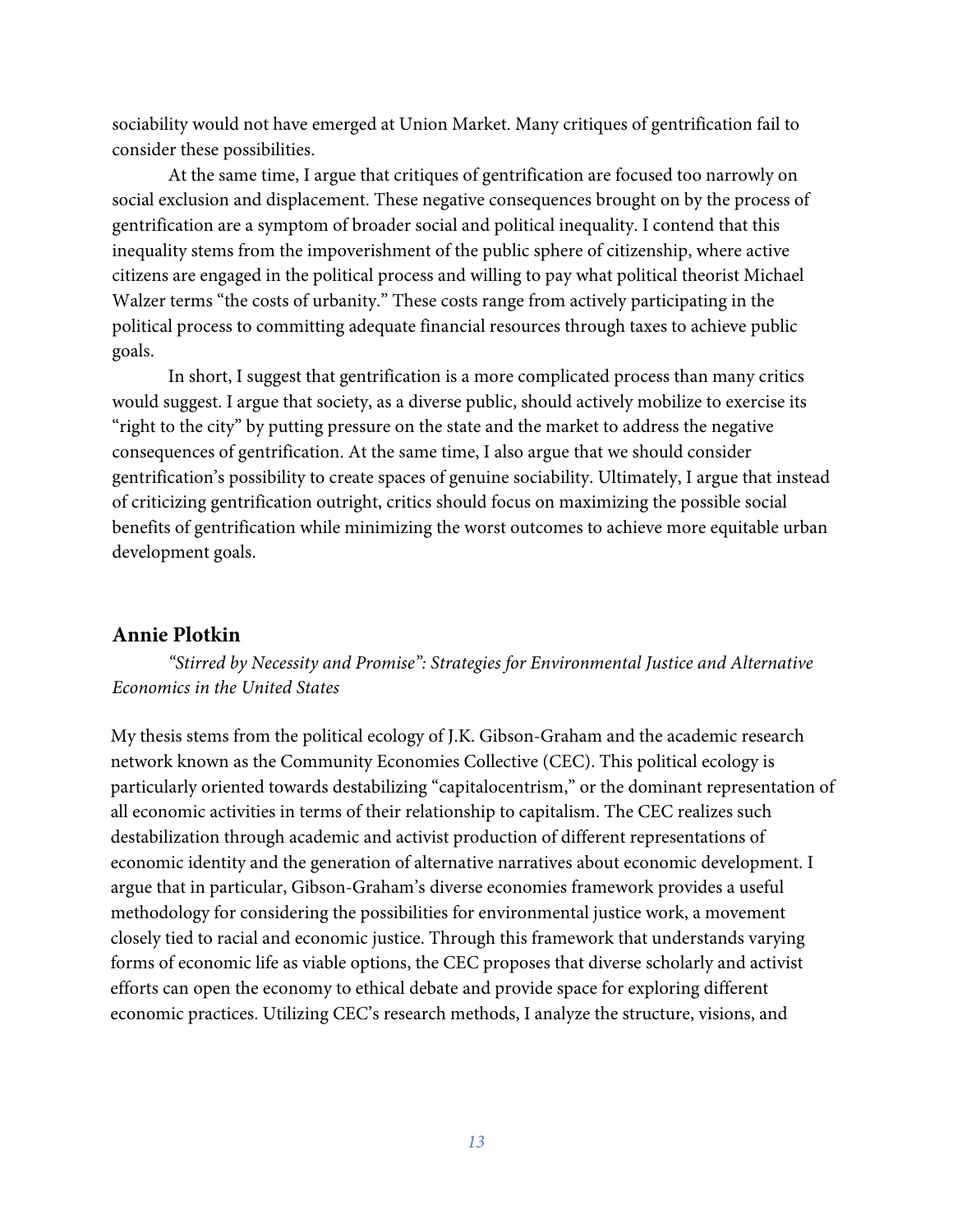strategies of three U.S.-based organizations enacting radical visions of the economy and intersectional justice.

My first case study organization is the Sustainable Economies Law Center, which conducts research, advocacy, and provides legal services in an effort to develop a new economy that democratizes resources, rejects environmental exploitation, and empowers marginalized communities. The second is the Common Counsel Foundation, a philanthropic foundation that gives grants exclusively to organizations seeking environmental, racial, and economic justice through radical, grassroots-based work. The third is the Schumacher Center for a New Economics, with a particular focus on their newest program, the Schumacher College for New Economists. The Center has been a leading think tank, educator, and engineer of new economics particularly in the Eastern United States, and have begun planning a post-graduate program which would provide students with the ability to implement new economic models like community land trusts and local currencies in their communities.

 Each group has their own vision of the "new" or "alternative" economy. Often, these ideas about more just economic models involved visions of many different community econom*ies* that took alternative ethical orientations to matters of ecological wellbeing, distribution of surplus, labor, and justice, instead of a single normative economy. I also identify how each group develops legitimacy behind a radical agenda, finding that each group did so through rather mainstream means. SELC maintains a fruitful relationship with local governments, CCF attains its influence through its proximity to vast wealth, and the Schumacher Center leverages its almost 50 years of experience in new economics to establish itself as an authority. However, I argue that instead of compromising the radical aims they affirm, these entanglements strengthen their potential for concrete outcomes. Utilizing the diverse economies framework, I take these entanglements as an argument for the expansion of economic logic, not to offer more explanations about human behavior, but to orient ourselves away from narratives about the inevitable dominance of capitalism and towards re-thinking and re-enacting economies.

## **Robert Rust**

#### *In the Driver's Seat: Human Liability in the Context of Autonomous Machines*

I argue that technological progress has introduced a new type of machine into the human world, which I call the "decision-making machine." To be considered a decision-making machine, a computational device must have the capability to receive stimuli from the external world, translate those inputs into information, evaluate that information, and finally act on its evaluation. The category isolates a specific group of machines which have resulted from the increase in human capabilities for the manufacturing and development of complex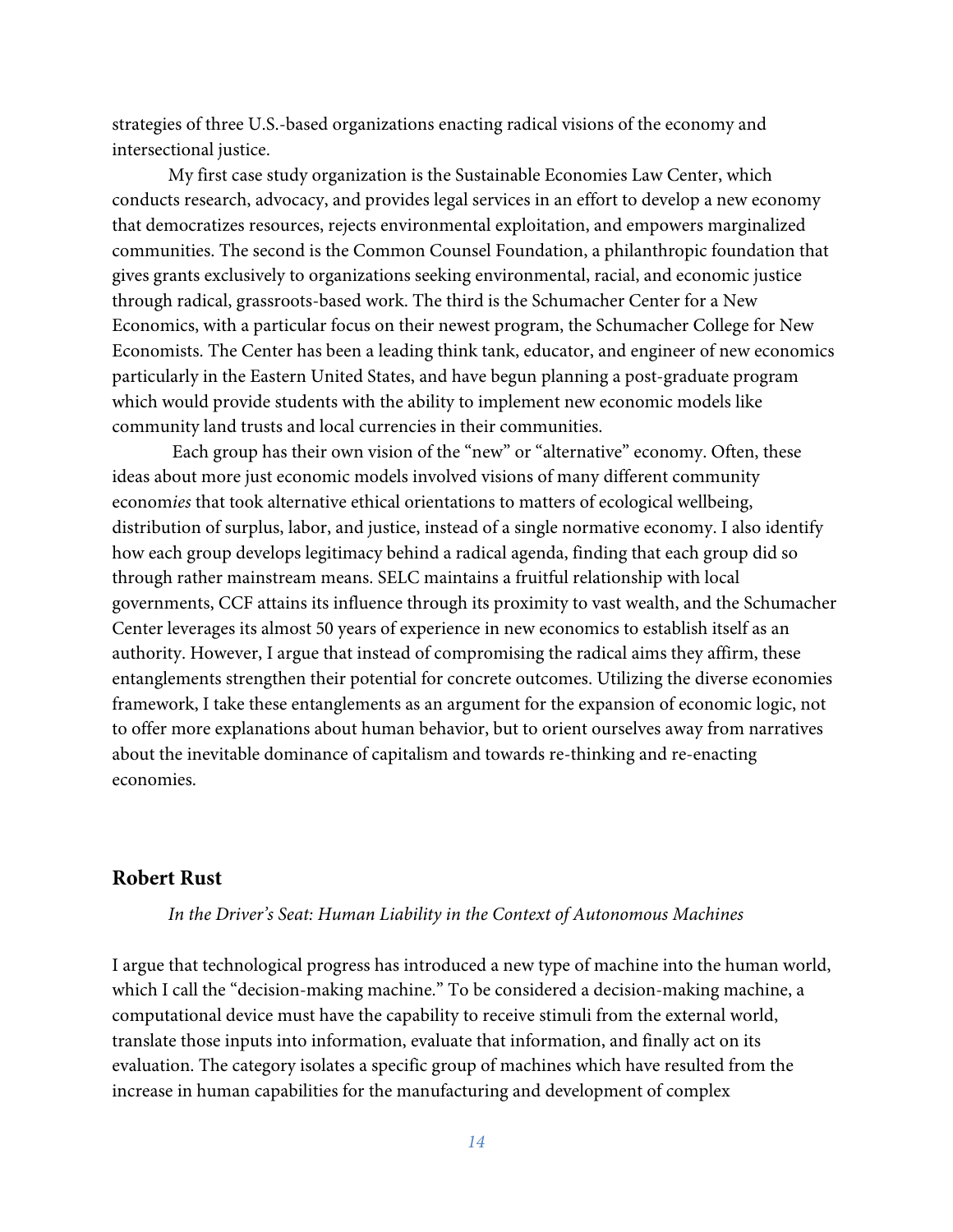computational devices. Because these machines possess the ability to act, they have the potential to play an analogous role in many given situations to that of humans themselves. Autonomous vehicles such as self-driving cars serve as examples of such machines.

I explore the ways in which humans make decisions and compare these systems to the early attempts at creating decision-making algorithms for machines. I note the similarities between the two schemas and highlight the distributed parallel processing inherent in many complex machines today.

The category of decision-making machines serves not as a technical distinction but as a classification for argumentative purpose. All such machines pose serious challenges to legal frameworks of intention and liability, since it is extraordinarily difficult to prove either exist in the decision-making and actions of a machine. Research indicates that self-driving cars, as the first decision-making machines to necessitate legislation in any systemic way, are the first set of machines to truly challenge theories of liability for accident cases.

Using self-driving cars as a case study, I examine the legislation already passed in a number of states concerning autonomous vehicles. The laws passed concern themselves primarily with the safety of operators and the technical requirements for road-safe autonomous vehicles; all liability for crashes involving such vehicles is assumed either to exist either by the fault of the operator or the negligence of the manufacturer. I argue against considering liability of the operator as a realistic continued future avenue of lawmaking, since autonomous vehicles will soon navigate without any input from users whatsoever. I argue, too, that manufacturers are not at all clearly at fault for any potential decisions made by their machines, since these machines make decisions in ways that may be completely unpredictable. I conclude that no strict, assumed liability should exist in cases involving decision-making machines.

I examine alternative methods of ensuring safety and victim compensation by studying recommendations for the implementation of new systems of insurance for autonomous travel. I conclude that these offer more reasonable avenues for ensuring justice.

I argue that Actor-Network Theory, as explained by Bruno Latour in *Reassembling the Social*, serves as the best method for describing networks which include actors previously unnoticed by legal theory. Earlier misapplications of liability law stemmed from a misunderstanding of the networks that lead to accidents and a legal bias towards assigning guilt solely to human parties. Through application of Actor-Network Theory early in the legislative process, I believe lawmakers will more likely avoid the trap of assuming liability and intention when it is not clearly present. But if law is to remain internally consistent, it must apply this method of description to all of its branches, not simply future ones.

My research shows that there exist methods of description that introduce greater consistency to lawmaking and would integrate easily enough with current legal theory. I advocate institutionalizing the practice of description to avoid future inconsistencies in law.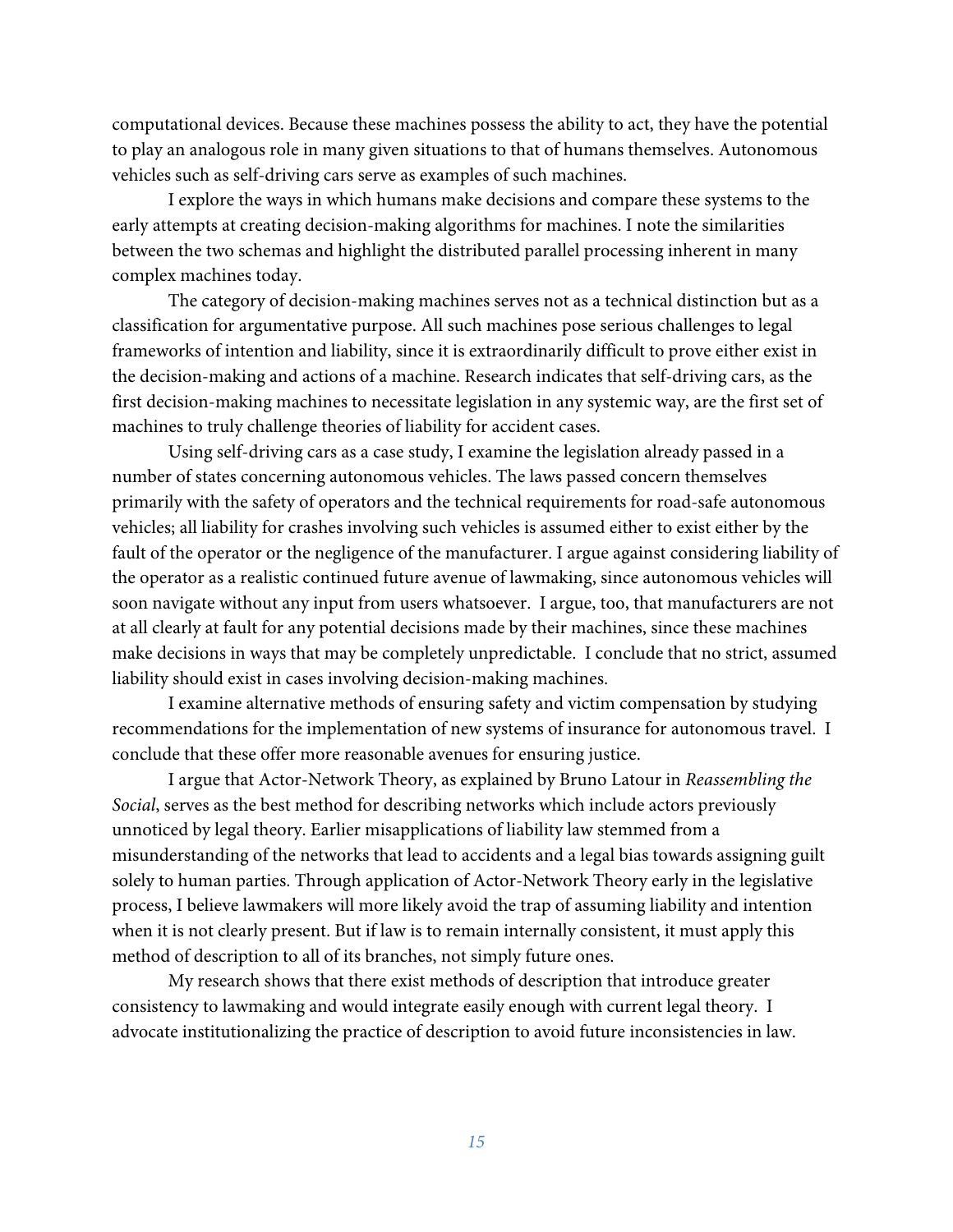## **Stephanie Sacco**

#### *Radicalization in Western Individuals to Violent Islamist Extremism: Theories & Cases*

Using theoretical justifications as well as empirical evidence, scholars find multiple unique factors leading to radicalization must be present, often by chance, to create a situation where individuals will act violently or seek membership in a group that acts violently. Many of these factors have nothing to do with a personal belief in fundamentalist Islam. Some scholars have studied psychological factors that lead an individual to perpetrate religious violence for political purposes, while sociologists, historians, religious scholars, and political scientists study group dynamics of terrorist organizations and fundamentalist groups who act violently.

The majority of the scholars who reject an assignment of blame on Islam as a motivating factor in radicalization focus on theories like concrete grievances or relative deprivation, such as the absence of economic and political opportunity, to explain the radicalization of individuals, most often in comparison to the freedom enjoyed by the West as a world hegemon. These theories have merit when examining radicalized Islamist extremists in areas like the Middle East, Africa, and Asia – or the non-West – but do not withstand scrutiny when applied to the growing trend of Western individuals becoming radicalized to Islamist extremism. The conditions in which cognitive and behavioral radicalization occur in Western individuals seem to defy past theories on political violence; "normal" grievances are often absent in the radicalization process for Western upper-middle class, educated individuals.

This leads to the overall interrogative of my thesis, where I seek to understand the complex process by which Western individuals reject cosmopolitan, pluralistic values to become radicalized to violent Islamist extremism, through the study of the relationships between theories and case studies. To achieve a more comprehensive understanding of the process by which an individual becomes radicalized to violent Islamist extremism, it is beneficial to assess the strength of a combination of theories and models on their relationships to the empirical studies, where some characteristics may bolster one element of a theory while detracting from others.

The degree to which any theory or model corresponds to the purposefully heterogeneous case studies will be a key factor in analyzing the accuracy these theories. Many of the theories will be shown to be over-claiming their applicability to the large, diverse group of Westerners becoming radicalized, while others will be so general they could apply to any young adult in the West or non-West searching for an identity. There will be elements of many theories and models that through their application to the case studies prove to be more persuasive than others.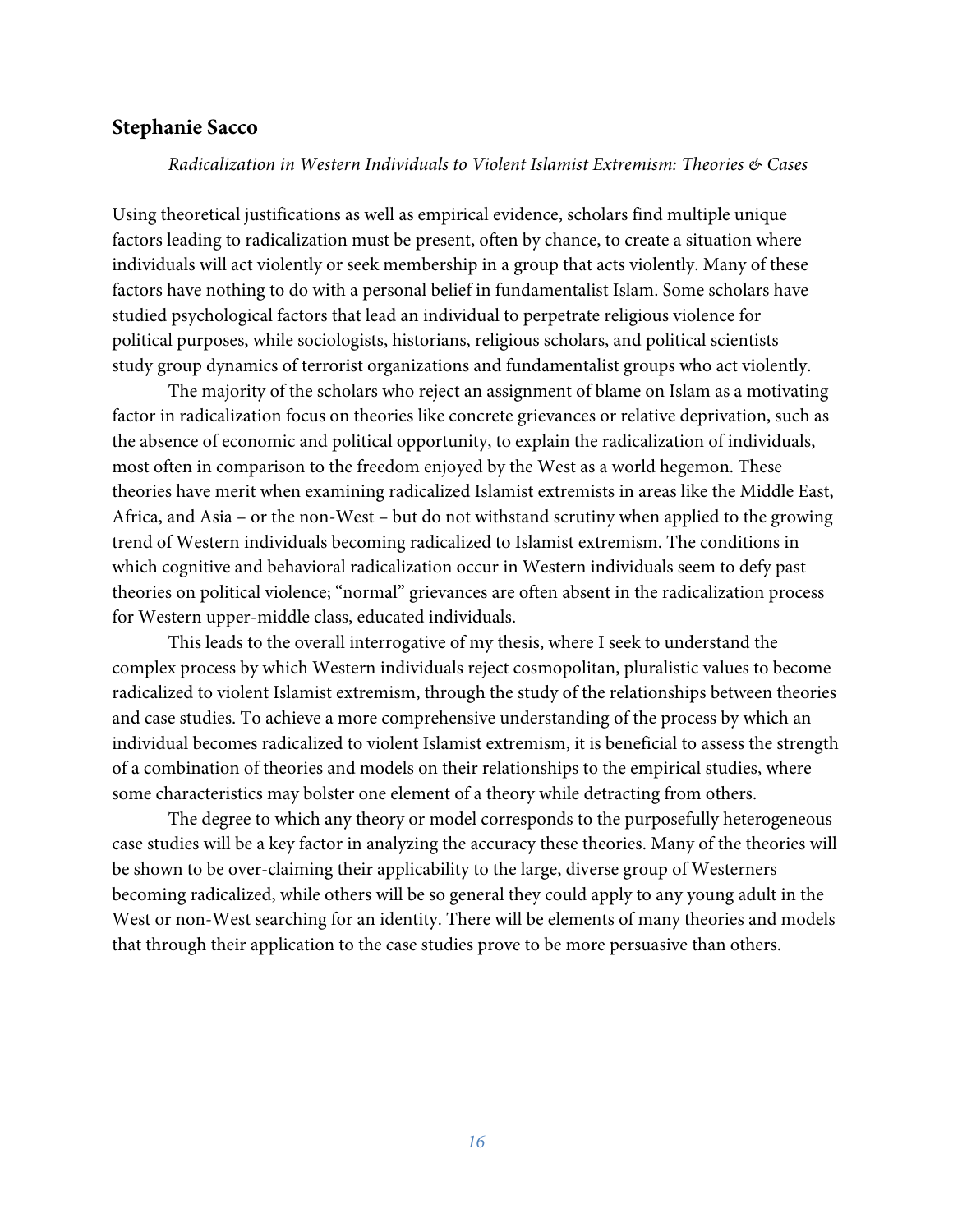#### **Erin Seagears**

*Fleeting Fathers: Responding to the Absence of Fathers in Inner City Communities* 

In inner cities across the United States, millions of children are growing up without a father. First, this thesis explains the problem of fatherlessness in inner city communities: its causes and its effect on inner city youth. There are a few different causes for fatherlessness including increasing trends of divorce and unwed motherhood, but looking specifically at urban America, one significant cause of fatherlessness is mass incarceration. There are over a million black men in jail and therefore, almost 3 million black children living without a father present as a result of that. This has had a huge impact on these children. Serious issues including poverty, suicide, violence and aggression, teen pregnancy, and more have strong connections to fatherlessness. Even more concerning, several of the issues at hand are very cyclical in nature and have been passed down through generations, with the current expectation that they will continue to be passed down. Literally millions of children across the United States are suffering from this widespread epidemic of fatherlessness and if the current trends continue, it is expected that millions more will continue to do so.

There are measures being taken, however, to combat the harms and risks of fatherlessness in inner city communities. In my thesis I analyze both children and father focused responses to the problem of fatherlessness, looking at various programs and assessing their effectiveness. There are several organizations and programs that support and care for poor, black fatherless children in the inner city; giving them tutoring, opportunities for fun and life – enhancing activities, and providing them with caring mentors and friends. Several of these programs have been proven to be highly successful. In addition, there are programs devoted to training inner city men to be good fathers – inviting them into support groups and mentorship relationships – and those have been proven to make a positive difference as well.

Though studies have proven the positive and significant impacts of these responses to fatherlessness in inner city communities, I argue that they are not sufficient to protect these innocent children from the dangers faced because of fatherlessness. These programs are important and necessary but because they do not directly attack the root causes of the issue, the actual problem of fatherlessness in inner city communities cannot be eradicated as a result of them. I argue that the effects of having a father in jail on inner city children and youth cannot be ignored when discussing the phenomenon of mass incarceration. By sentencing this huge population of black men for drug crimes, an even larger population, innocent children, is suffering. It is important to respond to the problem of fatherlessness in inner city communities and many of the current responses are yielding great results, but there is still a need in pursuing ways to end the issue of fatherlessness itself.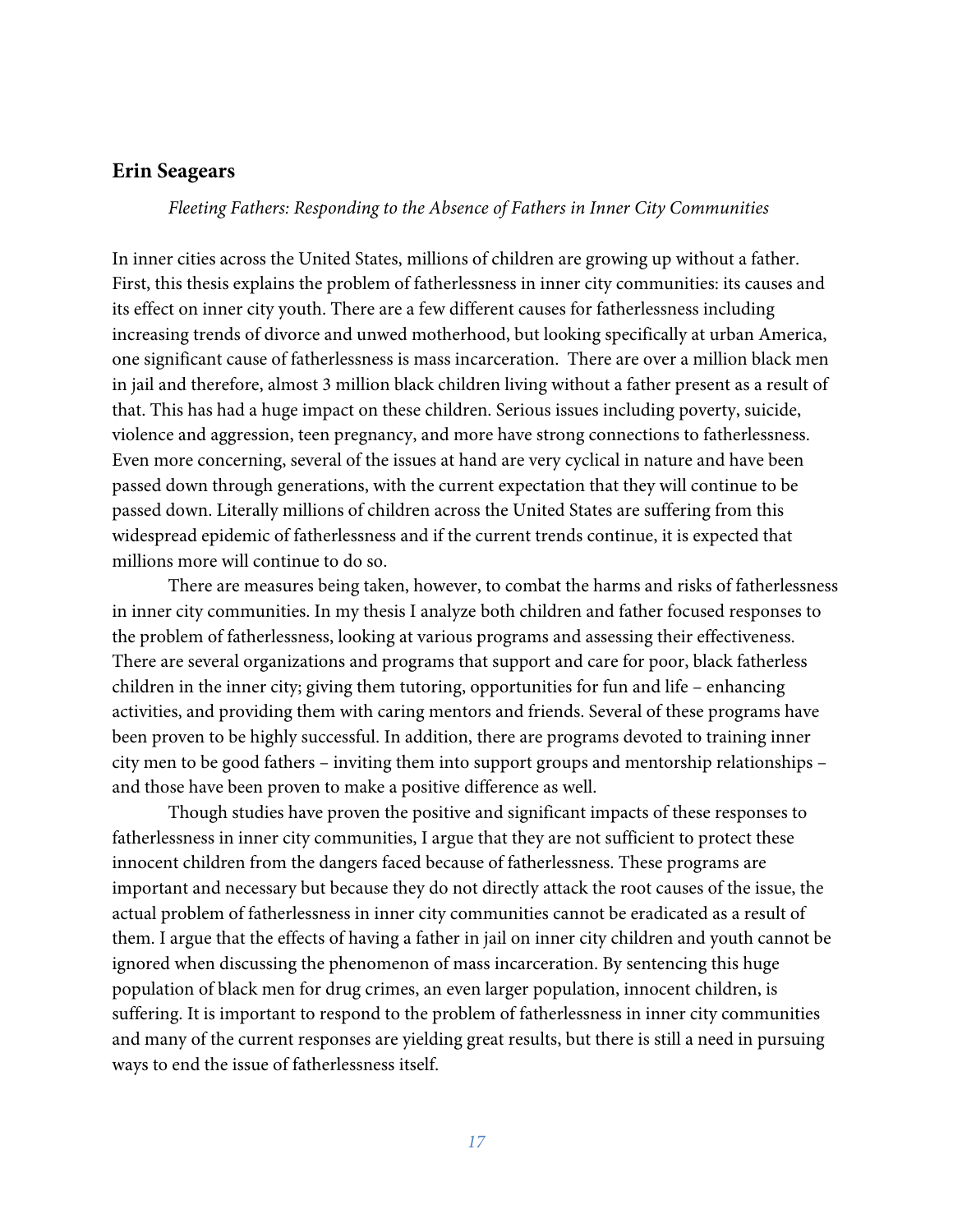## **Chloe Frances Squires**

*Sovereignty and Survival: South Sudan's Turning Point* 

In this discussion of South Sudan's pre-colonial, colonial, and post-colonial history, I argue that the economic stagnation and propensity for war impeding the country today is the consequence of racial oppression conducted by external powers. Regarding geopolitics, South Sudan's shared borders with both the pariah state of Sudan and the volatile Great Lakes region have caused the country to become a site for proxy wars between East African powers, compounding the complexity of the current civil war.

In an assessment of two seminal transitional justice processes on the African continent, the Truth and Reconciliation Commission in South Africa following the end of apartheid in 1990 and Rwanda's collective efforts after the genocide in 1994, I identify lessons from the examples of survivor's justice and victor's justice in the two respective countries. South Sudan intends to implement a transitional justice initiative as soon as the civil war ends. The country should learn from mistakes made in South Africa and Rwanda to avoid repeating them.

I argue that the tension between realism and idealism in international relations is reflected in positions for and against military and humanitarian interventions, specifically in the case of South Sudan. Countries whose civil wars end in a rebel victory tend to enjoy longer periods of peace, however, I argue that the international community ought to provide comprehensive peacekeeping forces to hasten an end to the current civil war. Aiding the transition from a failing state to a liberal democracy, two policies would temporarily diminish South Sudan's sovereignty in exchange for long term prosperity. These include a shared sovereignty contract monitoring the oil industry and a neo-trusteeship between South Sudan and an external power governing its civil and political institutions.

#### **Katelyn Villany**

#### *Baby Redistribution as a State-Building Mechanism: From Fascism to Capitalism*

Between the 1940s and 1990s in Spain, babies were taken from their biological parents and placed in different families. What began during Francisco Franco's authoritarian dictatorship as a political scheme later developed into a disturbing business network. Lawyers now estimate that approximately 300,000 of these "*niños robados*," or stolen children, were taken and redistributed in connection with this massive baby trafficking scandal. Participants in this system of illicit "adoptions" mainly included doctors, nurses, priests, and nuns, who ensured the longevity of the scandal through a careful system of deception and fear. I examine why baby redistribution began,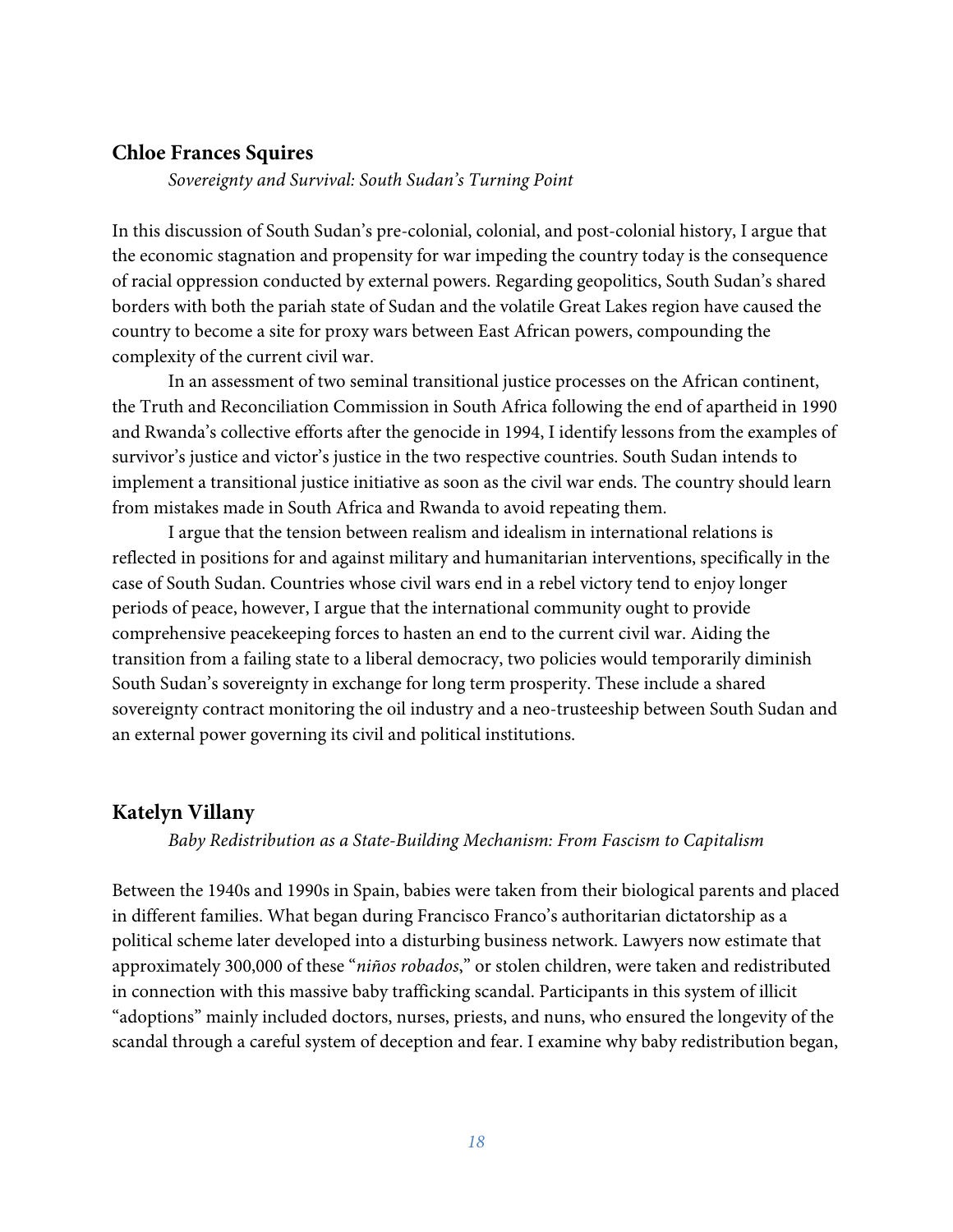why it continued after Franco's death, and what consequences contemporary Spain has experienced.

In the first two decades of the scandal (the 1940s through the 1950s), it seems that babies were redistributed as part of a broader political strategy. In 1939, Francisco Franco assumed unprecedented power as Spain's dictator. The Franco regime was staunchly Catholic and conservative, and Franco was intolerant of anyone who did not conform to his ideology. In fact, he worried that foreign or liberal influences would destroy Spain. In an attempt to "purify" Spain, participants in the scandal took babies from liberal parents or single mothers—those believed to be political opponents—and placed them in pro-Francoist, Catholic families. Reallocating babies seemed to provide the opportunity to construct a country that was politically and religiously aligned with Franco.

In the 1960s, the motivation for trafficking babies shifted: now, the scandal was driven by economic incentives. With Franco's death approaching, and Spain undergoing a process of secularization, the Spanish Church was beginning to fear for its future. Still dependent upon State funds, the Church had discovered some form of financial insurance, which would provide security in the post-Franco era. I argue that religious figures capitalized on the baby "market," selling babies to wealthy families to earn a profit. I further posit that this "business" continued after Franco's death in 1975 as an attempt by participants to maintain influence as Spain prepared for drastic political and social change.

A scandal that spanned approximately five decades and that has affected an enormous number of people has, of course, had serious effects upon contemporary Spain. Contributing to the emotional complexity of the scandal, public discussions regarding the atrocities of the Franco era were essentially silenced until the early 2000s. In the aftermath of the regime, I argue, Spain is experiencing a moment of "identity crisis," as well as distorted historical memory. While individuals attempt to piece together their family histories and discover their true identities, Spain's national identity is unclear.

Today, attempts to seek justice for crimes of the Franco era often meet difficult challenges in the Spanish courts. Though some former participants have been charged in connection with the *niños robados* scandal, many cases alleging baby redistribution lack sufficient evidence. Many individuals doubt the legitimacy of the central government, as well as the Catholic Church, perhaps due, in part, to accusations of corruption and criminal activity leveled at both institutions. The next several years will be critical for Spain, and I hope that the future will provide victims with closure for the pain they have experienced.